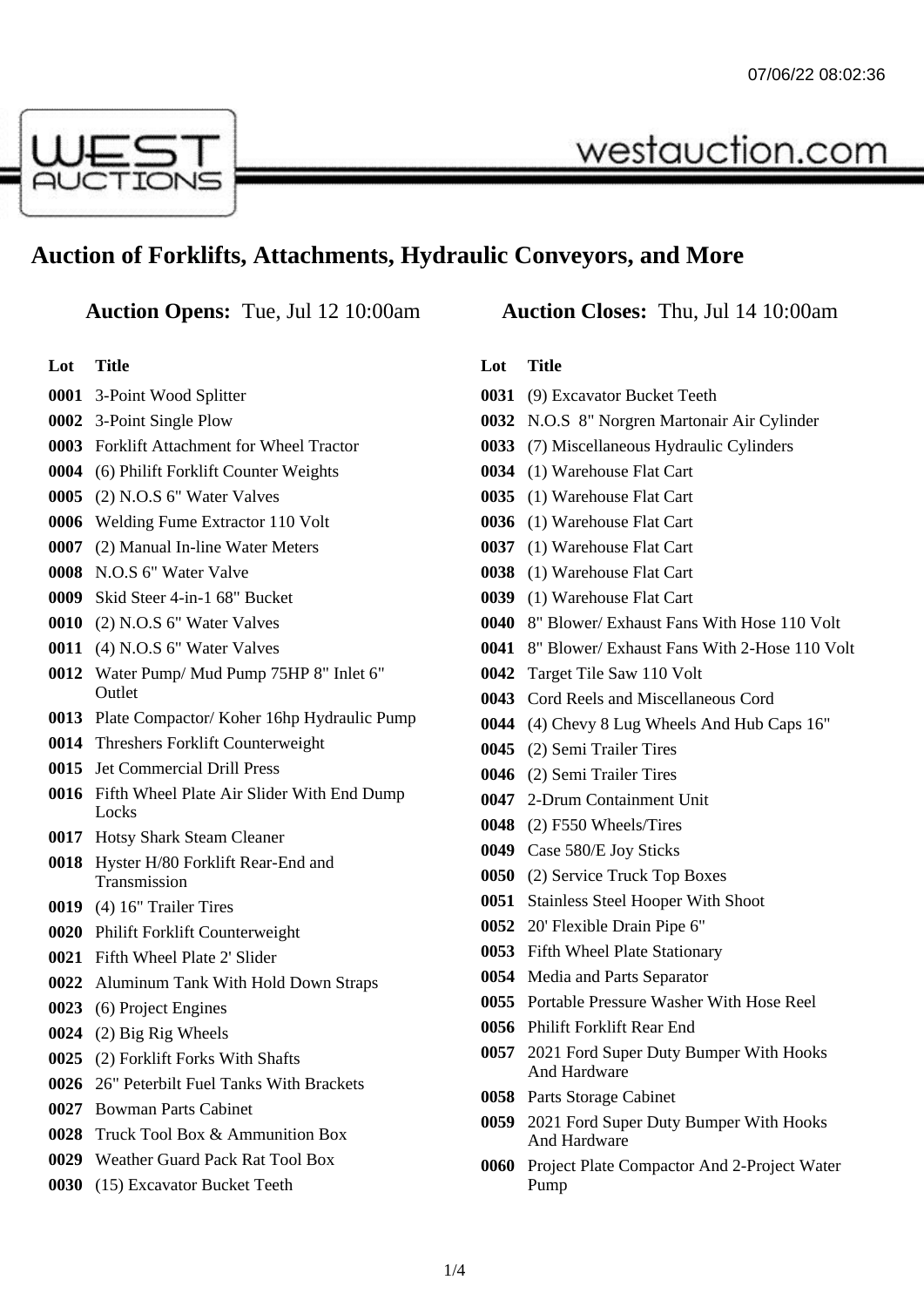# **Lot Title**

- Philift Forklift Read End & (2) Wheels
- Miscellaneous Philift Parts
- Case Backhoe Bucket 18"
- (2) Used Semi Trailer Tires
- 100-Gallon Antifreeze Dispenser
- Project Forklift Attachment
- Parts Tumbler With Media 110 Volt
- Set Of Forklift Forks
- (2) Metal Stacking Bins
- (2) Hydraulic Forklift Reels
- Hydraulic Pumps And Valve
- (1) Belt Conveyor Hydraulic Drive
- (1) Belt Conveyor Hydraulic Drive
- (1) Belt Conveyor Hydraulic Drive
- Forklift Blade
- (2) Project Plate Compactor
- Air Operated Grease Gun
- Set Of Forklift Forks
- (2) Forklift Tire And Wheels
- (2) Forklift Tires
- Set Of Steel Sawhorses
- Set Of Steel Sawhorses
- Parts Washer 110 Volt
- (3) Wheels/Tires
- (8) Trailer Wheels
- 120-Gallon Poly Tank
- 120-Gallon Poly Tank
- (34) 18" Metal Shelves
- (2) Shaft Mount Dodge Gear Boxes
- Miscellaneous Water Truck Parts
- Victaulic Clamps
- (6) Forklift Tires
- (2) Metal Rolling (3) Miscellaneous Stands
- (3) Valves
- (6) 8" Butterfly Valve
- 40" Trench Paving Box
- 30" Trench Paving Box
- (3) Steel Wheels 19.5"
- Project Honda Motors And Parts
- Ingersoll Rand Portable Air Compressor
- Ford F700 Drop In
- Spicer Drop In
- Semi Differential

# **Lot Title**

- 72-Cabinet Parts Storage
- Wall Mount Jib Crane With Chain Fall
- Roller Conveyor
- (2) Roller Conveyor Sections
- Shop Storage Cabinet
- (32) 18" Metal Shelves
- ATV Tires and Wheels with ATV Ramps
- Hydraulic Porta Power Set In Plastic Box
- Hydraulic Porta Power Set In Metal Box
- (2) 3/4 Ton Jet Come Along
- (2) 3/4 Ton Jet Come Along
- (1) 2 Ton Harrington Come Along (1) 1 1/2 Ton Harrington Come Along
- (2) 1 1/2 Ton CM Bandit Come Along
- (2) 3/4 Ton Jet Come Along
- (2) 3/4 Ton Jet Come Along
- (3) 1 1/2 Ton Coffing Come Along
- (2) 1 1/2 Ton CM Bandit Come Along
- (2) 1 1/2 Ton CM Bandit Come Along
- (1) 3/4 Ton Jet Come Along and (1) 1 1/2 Ton CM Bandit Come Along
- (4) Come Along
- Assorted Lights And Wires
- Miscellaneous Lights and Reflectors
- Miscellaneous Lights
- Miscellaneous Lights And Reflectors
- Miscellaneous Work Lights
- Light Housings and Pig Tails
- Miscellaneous Work Lights
- Miscellaneous Work Lights
- Miscellaneous Lights
- (4) Steel Pipe Wrenches
- Philift Transmission
- Miscellaneous Hydraulic Crimp Fittings
- Miscellaneous Hydraulic Crimp Fittings
- Miscellaneous Hydraulic Crimp Fittings
- Miscellaneous Hydraulic Crimp Fittings
- Miscellaneous Hydraulic Crimp Fittings
- Miscellaneous Hydraulic Crimp Fittings
- Forklift TCM 4,000 lb Capacity (No Brakes)
- Forklift Philift 4,000 Pounds
- Bridge Crane
- Toyota 4410 lb Forklift (Low Hours 2033 and 48 Volt)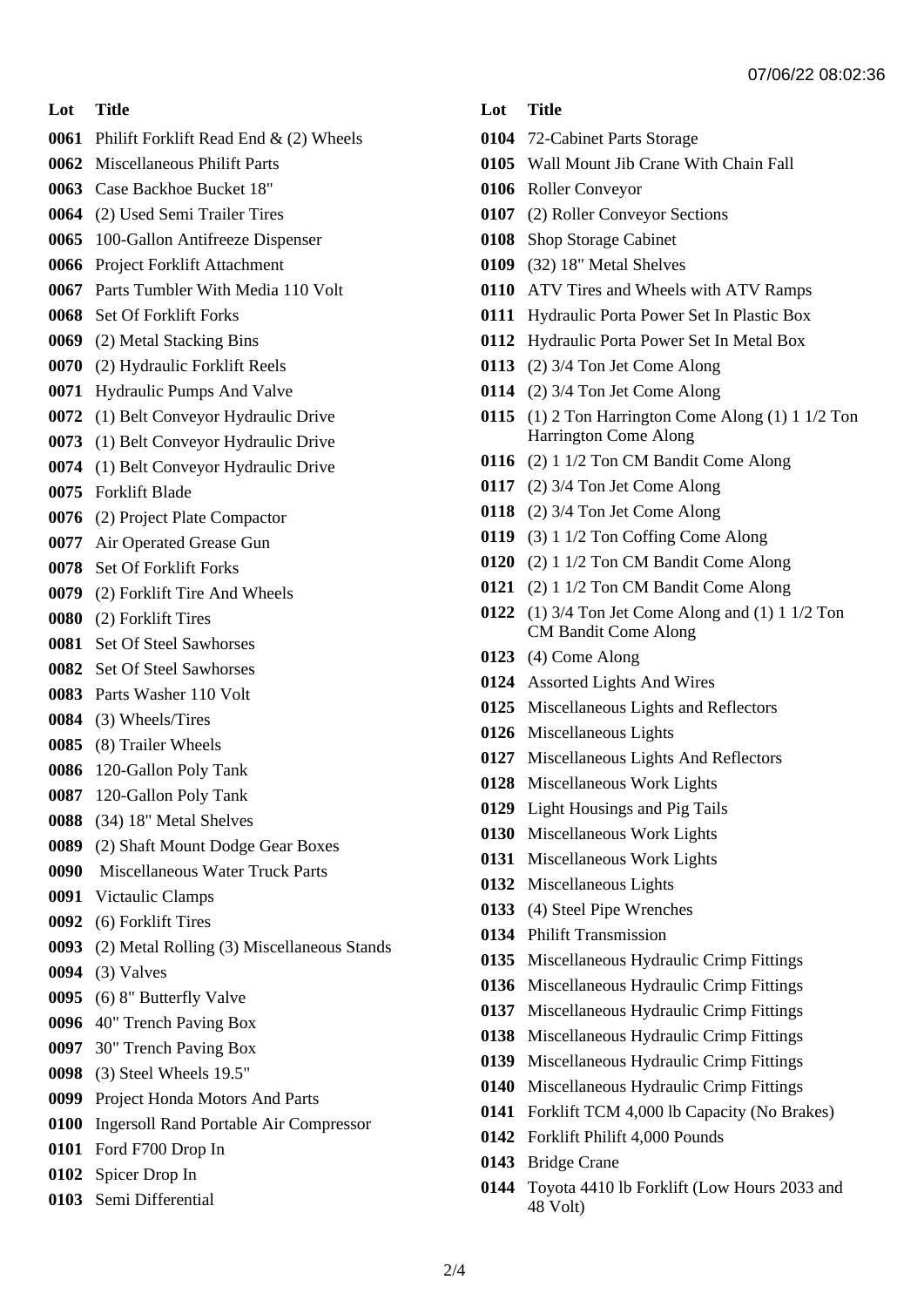#### **Lot Title**

- Pallet of Miscellaneous Bolts
- Pallet of Miscellaneous Bolts
- 12 Volt Hydraulic Pump
- 12 Volt Hydraulic Pump
- 12 Volt Hydraulic Pump
- Champion Electric Winch
- Hand Barrel Pump
- Hand Crank Barrel Pump
- Cleca Air Impact Gun Spline Drive
- Miscellaneous Honda Engine Parts
- Miscellaneous Honda Parts
- (2) Tig Torches
- Miscellaneous Work Lights
- Miscellaneous Work Lights
- 1/2" Cleco Air Impact Gun
- 1" Cleco Air Impact Gun
- 1" Cleco Air Impact Gun
- Air Grinder
- Project 1" Cleco Air Impact Gun
- 1 1/2 Ton Come Along
- 1 1/2 Ton Come Along
- Trailer Tires
- 3/4 Ton Easy Lift Hitch
- 1 1/2 Ton Come Along
- Hydraulic Valve With Hoses
- Electric Hydraulic pump
- Forklift Wheel And Tires
- Philift Forklift Rear Ends
- (8) Miscellaneous Toolboxes
- Philift Forklift Front Axle
- Fifth Wheel Sliding Plate
- (6) Miscellaneous Baldwin Filters
- (4) Miscellaneous Baldwin Filters
- Lathe Post Tool Grinder
- (3) Miscellaneous Torch Heads
- Dry Rod Oven
- OTC Automobile Analyzer
- Electrical Reel And Retractable Air Reel
- (2) Armstrong Steam Traps
- (2) Armstrong Steam Traps
- (2) Armstrong Steam Traps
- (2) Hoffman Float and Thermostatic Trap
- (2) Armstrong Steam Traps

#### **Lot Title**

- (2) Armstrong Steam Traps
- Fire Hose 2"
- (2) Plastic Reels
- (2) Air Shift PTOs
- (2) Fuel Injection Pumps
- (2) Air Shift PTOs
- (2) Hydraulic Pumps
- Truck Air Compressor/Fan Hub/Air Condition Pump
- (2) Large Hydraulic Pumps
- (2) 12 Volt Heater
- (2) 12 Volt Heater
- (2) 12 Volt Heater
- (2) 12 Volt Heater